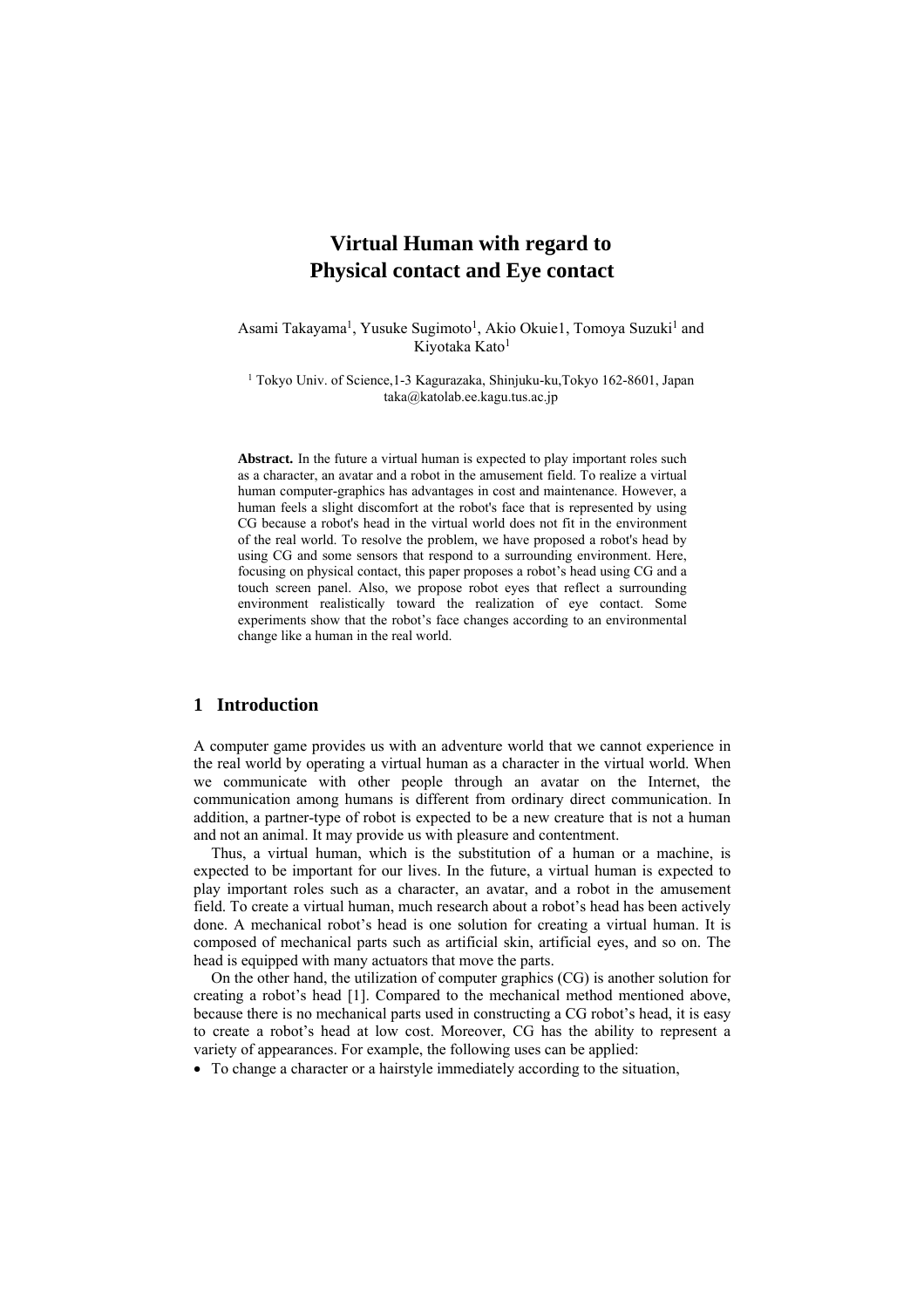- To exaggerate a facial expression as a cartoon character,
- To change the shape of a face or hair.

Thus, a variety of expressions for a robot's head may enable a human to communicate with an entertainment-friendly robot. A robot's head created using computer graphics has advantages in cost and maintenance compared with a mechanical one. However, people feel a slight discomfort at the CG-created robot's head because a robot's head in the virtual world does not fit in the environment of the real world.

To realize a computer-graphic method with realistic representation, which benefits from low cost, this paper proposes creating a robot's head using computer graphics and sensors. The face and hair of a robot head should be displayed realistically according to the peripheral environment. If this is not so, the robot will feel somewhat strange to the human who communicates with it. To resolve the problem, we have proposed creating a robot's head by using CG and sensors that respond to the surrounding environment as shown in Fig. 1 [2][3].



**Fig. 1.** Realization of robot's head using CG and sensors

The system had several kinds of sensors to detect the status of the peripheral environment, an estimator to calculate the status of unknown areas, and a display to represent the head of a robot. Light sources were calculated from a camera image and the appearance of the head was made to change according to the light sources. As a camera image had the information about light sources, the color, the size, and the position were calculated. In addition, the system estimated a peripheral environment by combining several pressure sensors with an analyzer using hydrodynamics. After measuring wind forces by several microphones that function as pressure sensors, it calculated the air flow surrounding the head of the robot and applied the flow to the hair. In this way, the wind-blown hair of a robot was displayed realistically. However, the previous system did not support physical contact and eye contact.

According to a report [4], physical contact is an important factor for humans when communicating with each other. Therefore, a human feels slight discomfort around a robot when touching it if the robot does not respond to physical contact. To support physical contact, this paper proposes a system that detects the pressure and position of the touched part on a touch-screen panel and modifies the geometric data of the robot's head.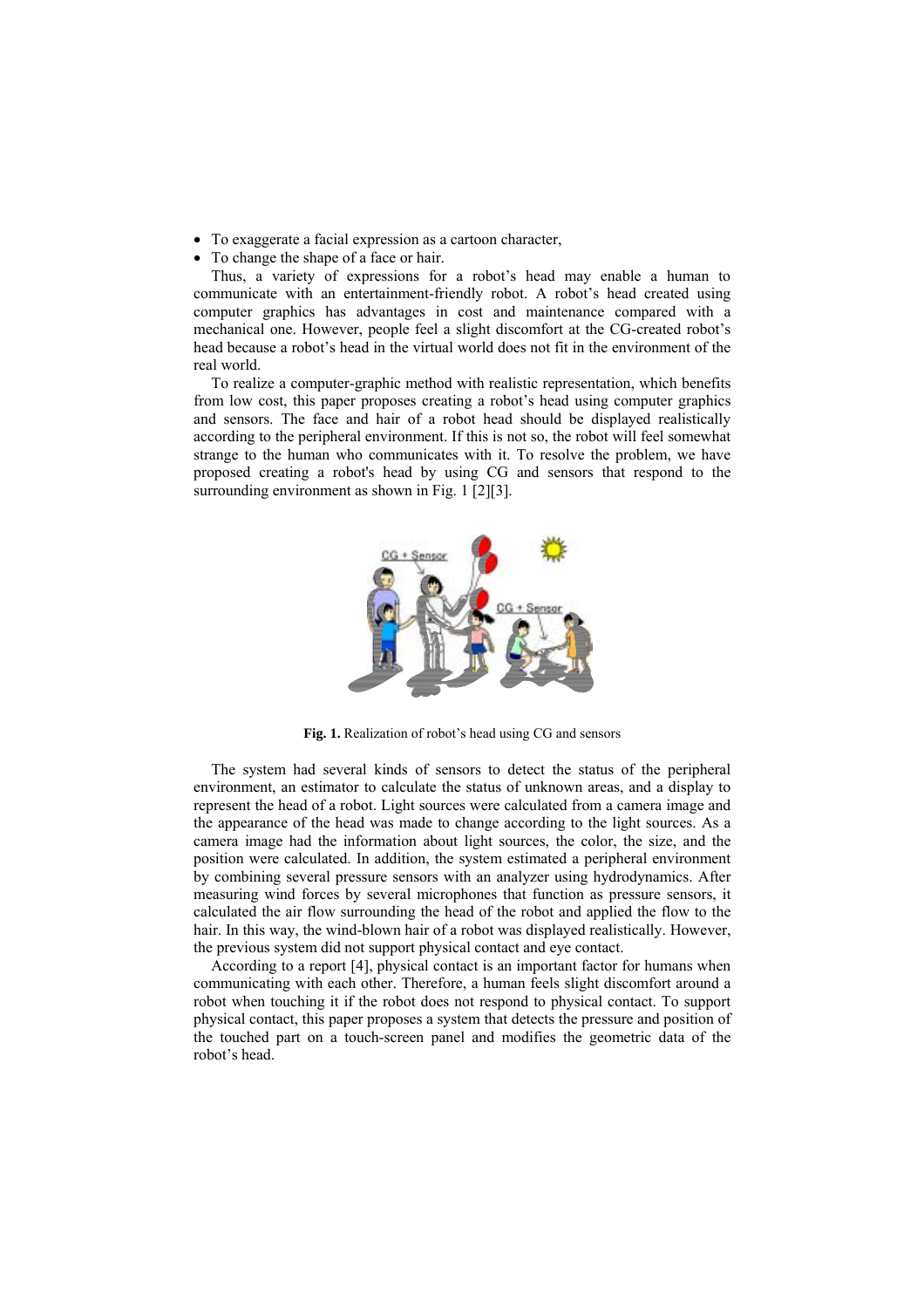Moreover, eye contact is also an important factor for humans when communicating with each other [4]. Therefore, a human feels slight discomfort around a robot when facing the robot if the robot does not respond to the surrounding object. Because eyes are the most impressive part, the robot's appearance should realistically respond to the surrounding object. In particular, the glint in the eyes and the size of the pupil can change the facial expression [5]. Thus, this paper proposes a system that captures the surrounding view and reflects it onto the robot's eyes with some physiological behaviors.

Through experimental results, this paper shows the effectiveness of the proposed system and discusses some problems to resolve for a virtual human with regard to physical contact and eye contact.

# **2 Manuscript Preparation**

A system has several kinds of sensors, such as camera, a microphone and a touch screen panel, to detect the status of the peripheral environment, an estimator to calculate the status of unknown areas, and a display to represent the head of a robot. The system uses a few sensors and calculates the environmental status from the data. Our estimation is that it is important to display the head realistically.



**Fig. 2.** System configuration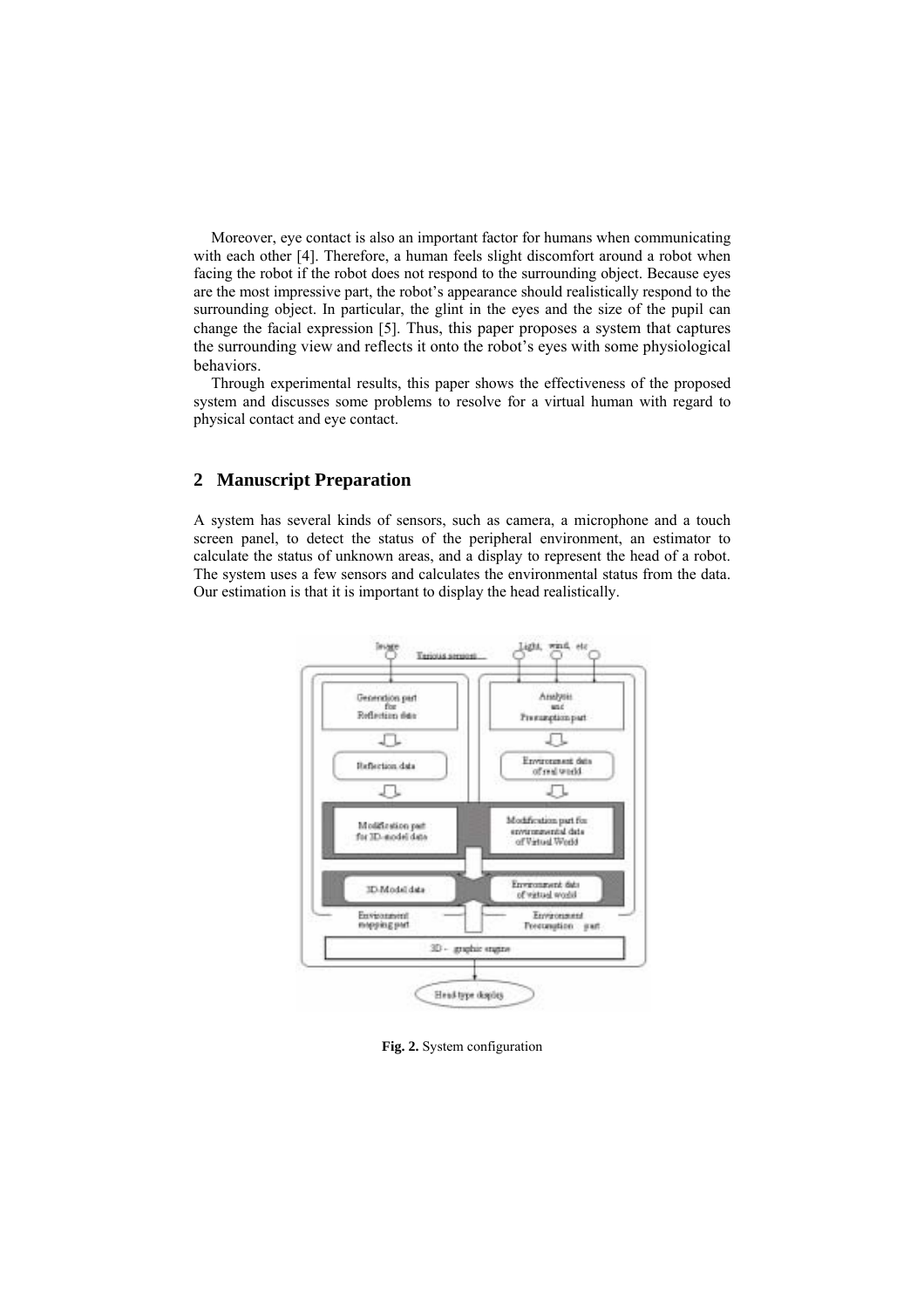In the prototype system that light sources are calculated from a camera image and the appearance of the head is made to change according to the light sources. As a camera image has the information about light sources, the color, the size, and the position are calculated. Since eyes are a very important factor for a robot to communicate with a human, eyes should be rendered realistically in case of eye contact. So, getting a camera image and applying it to the robot's eyes, the reflection of a confronted human in the eyes is realized using texture-mapping technology. In addition, the system estimates a peripheral environment by combining plural pressure sensors with and analyzer using hydrodynamics. After measuring wind forces by plural microphones that function as pressure sensors, the system calculates the airflow surrounding the head of the robot and applies the flow to the hair. In this way, the wind-blown hair of a robot is displayed realistically. Physical contact is important for a robot to communicate with a human. The system uses a touch screen panel so as to realize the physical contact. When a human touch the robot's face, the touched part is caved in.

## **3 Robot's head using CG and a touch-screen panel**

A robot uses a surface acoustic wave touch-screen panel as a touch-sensitive sensor that detects pressure intensity and coordinates at a touched position. Based on the data derived from the touch-screen panel, the shape of a robot's head is modified by moving the coordinates of the vertexes that compose the polygons of a 3D model.

#### **3.1 Shape modification for skin**

This section describes a method for modifying of the skin of a robot's face. Fig. 3 shows a skin model that is represented by a 3D polygonal model, and the close-up of the part. The model is composed of triangular polygons.



**Fig. 3.** Skin model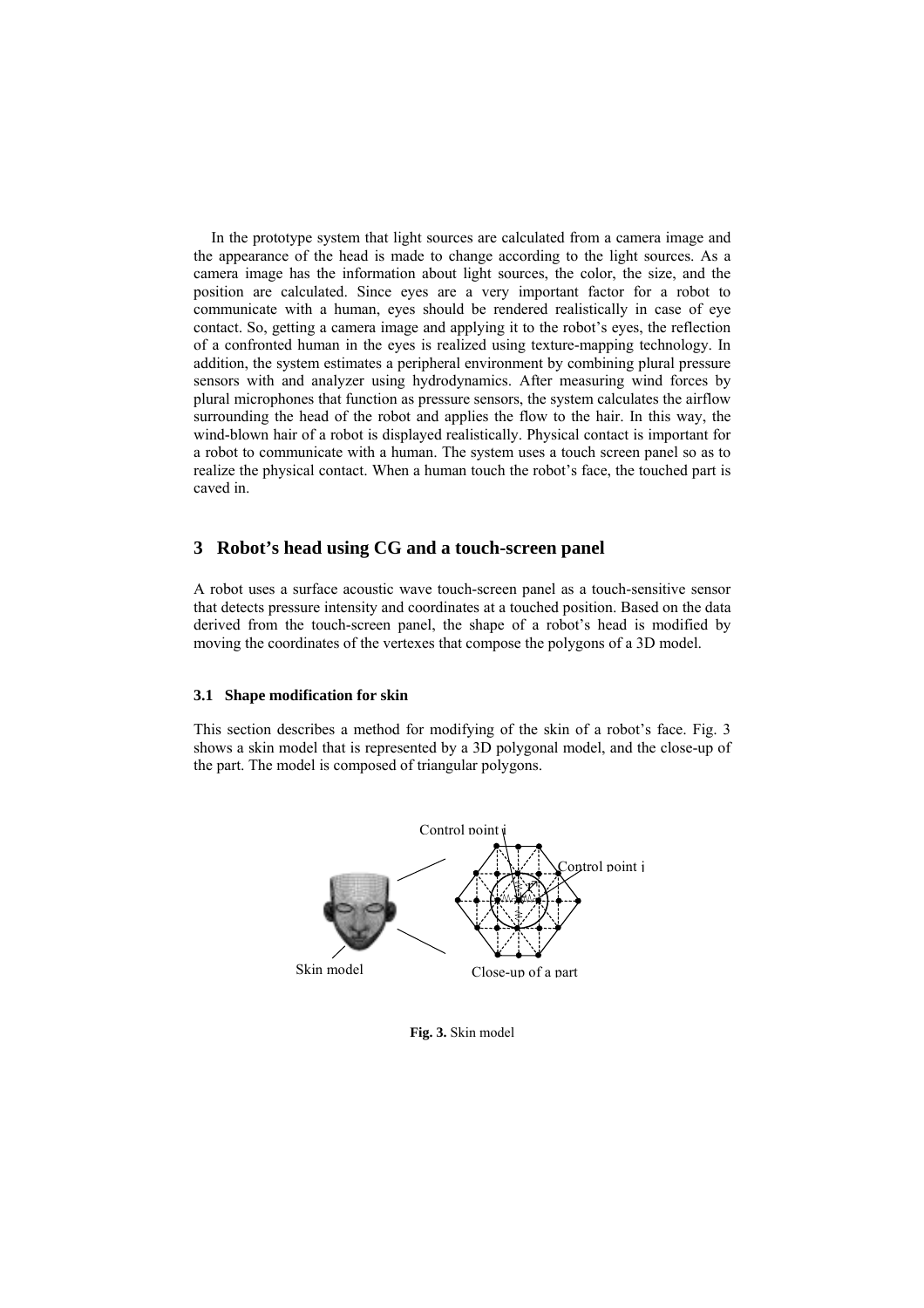First, by pushing a touch-screen panel, the pressure and coordinates of the part applied are detected. Because the detected coordinates are two-dimensional, they are converted into three-dimensional ones in the virtual space. Assign the touched point in the 3D space as *A*.

Next, the distance between the touched point *A* and each vertex  $P<sub>F</sub>$  of the polygons for a face model is calculated as  $d_F = |P_F| / |A|$ . Then, each vertex is moved according to the distance  $d_F$ . The moved vertex is calculated by

$$
P_{F}^{\ \prime} = P_{F}^{\ \} + (f + d_{F})V,\tag{1}
$$

where the moving direction of the vertex *V* is backward in front of the screen, and f is the pressure obtained from the touch-screen panel.



**Fig. 4.** Hair model

### **3.2 Shape modification for hair**

This section describes a method for modifying the hair of a robot's head. Fig. 4 shows a scalp model and a hair model. The plural line segments that connect the vertexes represent the hair model.

As with the method for skin modification, based on the coordinates of the touched point *A* and the pressure f, each vertex of the line segments of the hair model  $P_{Hi}$  is calculated using the following equation:

$$
P_{Hi}^{\quad \, *}=P_{Hi}^{\quad \, *}(f+d_{Hi})V,\tag{2}
$$

where  $d_H = | P_H - A |$  is a distance between the vertex  $P_H$  and the touched point *A*. Then, the updated coordinates of the vertexes move the line segments.

In the case when a finger continues to touch the hair, the hair model changes as follows:

1. First, find which hair is touched. Let  $A_1$  to be a current touched point, and let  $O$  to be the hairline of a touched hair.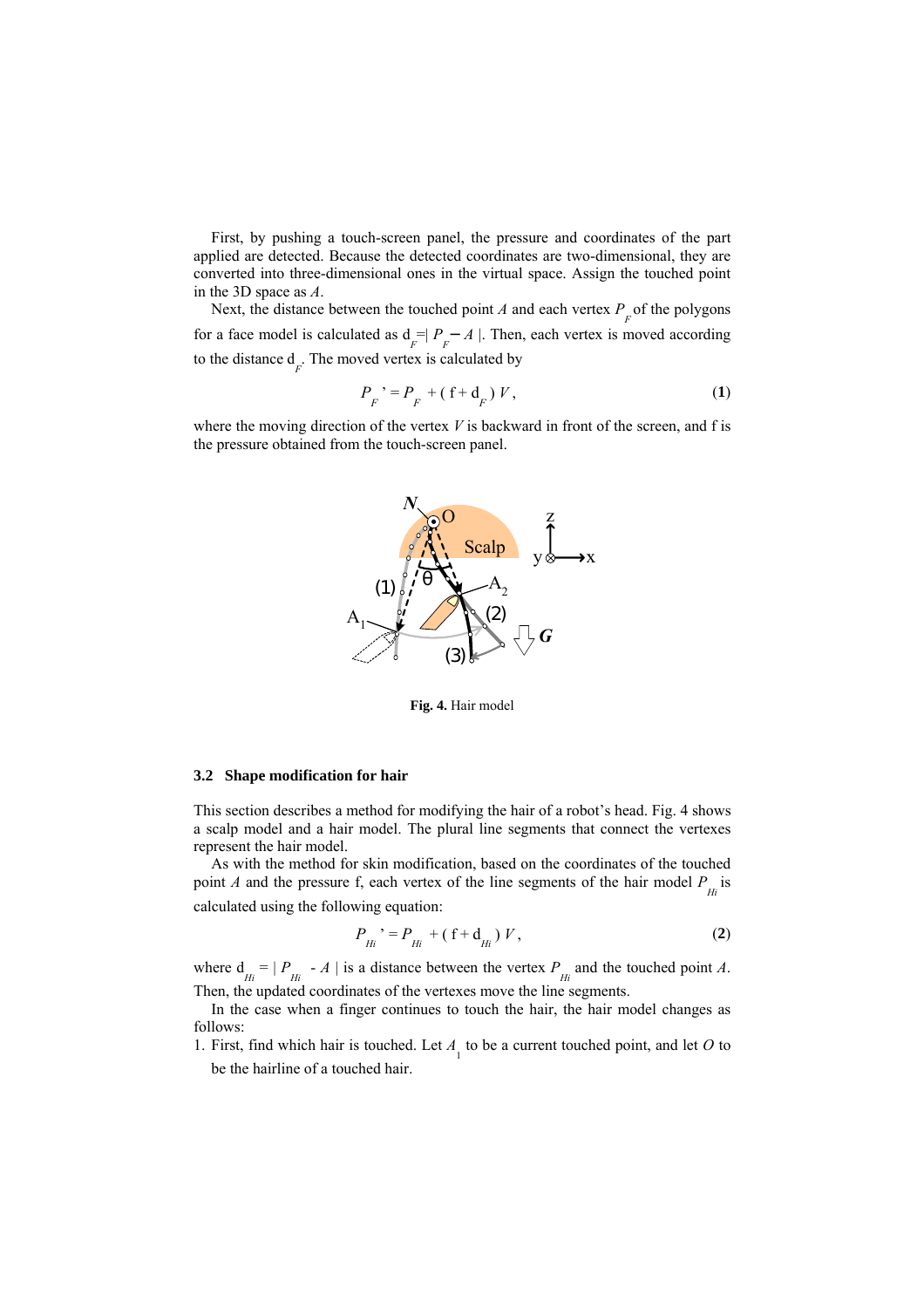- 2. Next, let  $A_2$  to a touched point after the finger moves. And let  $\theta$  to be the angle that two vectors  $OA_1$  and  $OA_2$  make. Then, rotate the hair around the axis *N*, which is obtained from the vector product  $N = OA_1 \times OA_2$ .
- 3. Finally, apply the gravity *G* to every vertex form the vertex that is the nearest to the touched point to the end of the hair.

#### **4 Robot's eyes using CG and a camera**

A robot uses a camera as a sensor in order to acquire a surrounding view and uses a light source as an image. By mapping the image texture onto the robot's eyes, the realistic reflection of the surrounding environment is represented. Moreover, to realize a physiologic response, the pupil diameter is varied according to the surrounding brightness, which is calculated from the camera image.

## **4.1 Realization of reflection**



**Fig. 5.** Location of camera and display

Set each x-axis, y-axis, z-axis as follows:

The x-axis is horizontal leftward, the y-axis is forward, and the z-axis is vertical upward on a display. The camera angle in the xy plane is  $\alpha$ , and the angle in the yz plane is *β*. The viewing angle of the camera is 2*γ* in the horizontal direction, and 2*δ* in the vertical direction. The camera can obtain an image of the range within  $\alpha - \gamma \le \theta \le \pi$ *γ* + *α*,  $β - δ \le φ \le β - δ$  from viewpoint of the origin *O*. Moreover, the u-axis is horizontal rightward, and the v-axis is vertical upward on a texture plane, and the texture origin  $C(0,0)$  is at the bottom-left corner. The whole pixels of texture are defined as  $0 \le u \le 1$ ,  $0 \le v \le 1$ .

The following describes the method of texture-mapping the surrounding image onto the robot's eyes. First, the texture image is generated from the camera image. Then, the texture coordinate  $(u,v)$  is calculated in relation to each vertex coordinate (x,y,z) of a polygon that composes a three-dimensional model. The two-dimensional coordinate (u,v) of the texture is obtained as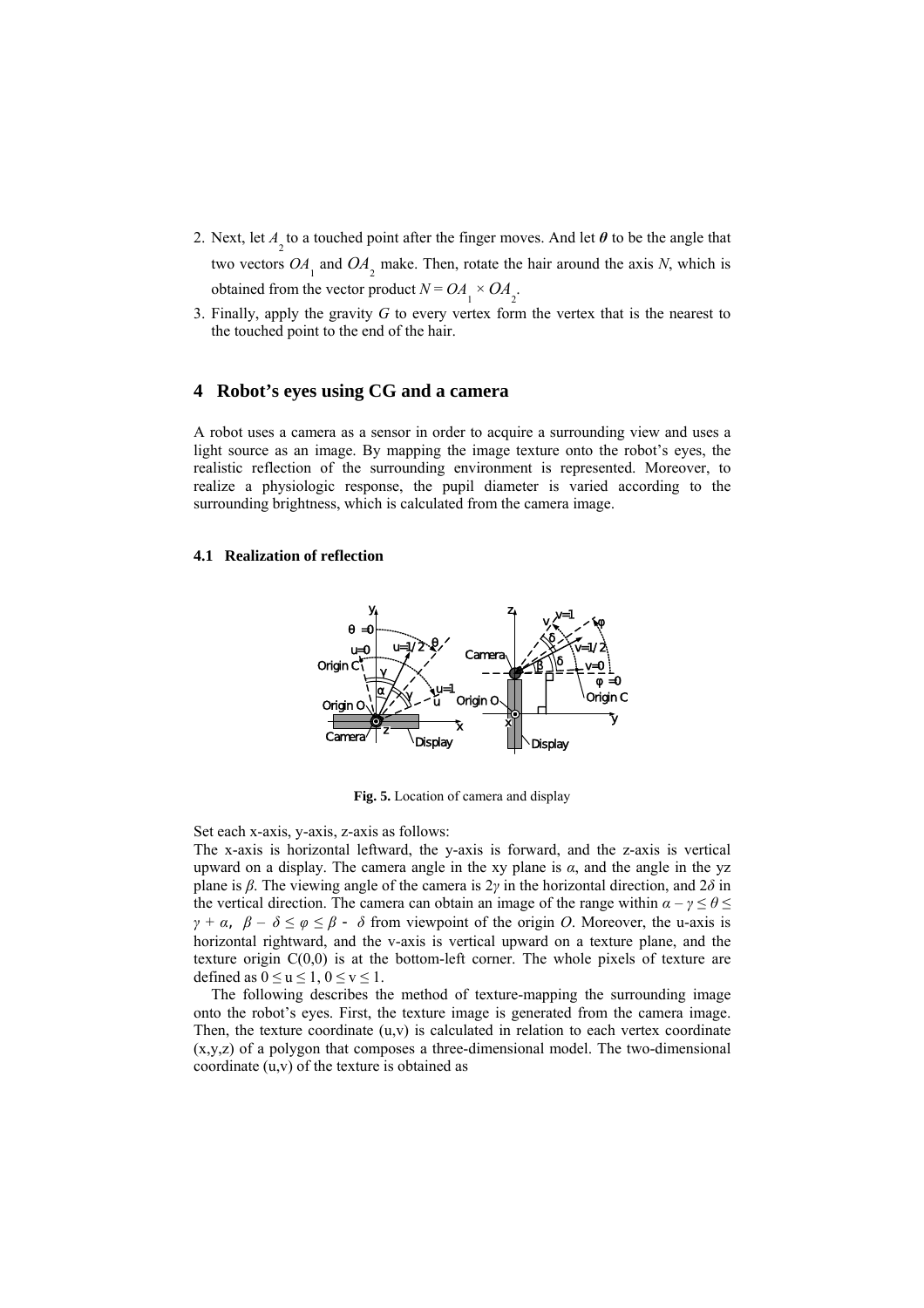$$
u = \frac{\theta - \alpha}{2\gamma} + \frac{1}{2}, \quad v = \frac{\phi - \beta}{2\delta} + \frac{1}{2}
$$
 (3)

Then, the three-dimensional coordinate of the existing 3D model is expressed as a Cartesian coordinate  $(x,y,z)$  and a polar coordinate  $(\rho,\theta,\varphi)$  as in Fig. 5. The relationship is given as follows:

$$
\rho = \sqrt{x^2 + y^2 + z^2}, \quad \theta = \arctan(x/y), \quad \phi = \arcsin(z/\rho)
$$
 (4)

Therefore, there is the following relationship between each u, v, and x, y, z:

$$
u = \frac{\left\{\arctan(x/y)\right\} - \alpha}{2\gamma} + \frac{1}{2}, \quad v = \frac{\left\{\arcsin\left(z/\sqrt{x^2 + y^2 + z^2}\right)\right\} - \beta}{2\delta} \tag{5}
$$

The texture coordinate  $(u, v)$  is calculated by substituting the vertex coordinate  $(x,$ y, z) for the equation. Next, the blending ratio of the texture and color of the polygon's surface is decided based on the 3D model's material data on mirror reflectivity and transparency. Finally, texture mapping is applied to a 3D model using the acquired texture.

#### **4.2 Realization of pupils and eyelids**

The following description refers to the method of determining the pupil diameter and the distance between eyelids from the surrounding brightness, which is calculated from the camera image.

First, the whole pixels for RGB average  $\overline{rgb}$ . Then, the radiance value Y is translated from the acquired image in 8-bit YUV format because the image is expressed in 8-bit RGB format in this system.

$$
Y = 0.299\bar{r} + 0.587\bar{g} + 0.114\bar{b}.
$$
 (6)

Then, assign the radiance value Y to be an indicator of the surrounding brightness. The diameter of a pupil "d" is given by the following equation because the diameter of a human's pupil is proportional to the logarithm of surrounding brightness. The symbols "max" and "min" represent the maximum and the minimum of the pupil diameter, respectively. The symbol "a" is a proportional constant.

$$
d = \max - a \times \log Y \qquad \text{when} \qquad 1 < Y < \sqrt[q]{10^{\max - \min}} \\ d = \max \qquad \text{when} \qquad Y \le 1 \qquad (7) \\ d = \min \qquad \text{when} \qquad Y \ge \sqrt[q]{10^{\max - \min}} \\ \qquad (9)
$$

Moreover, the distance between eyelids "s" is determined in relation to the pupil diameter "d" using the following equation. The eyelid is a constant w that is the distance between eyelids when a robot squints the most.

$$
s = w \times \frac{max - d}{max - min}
$$
 (8)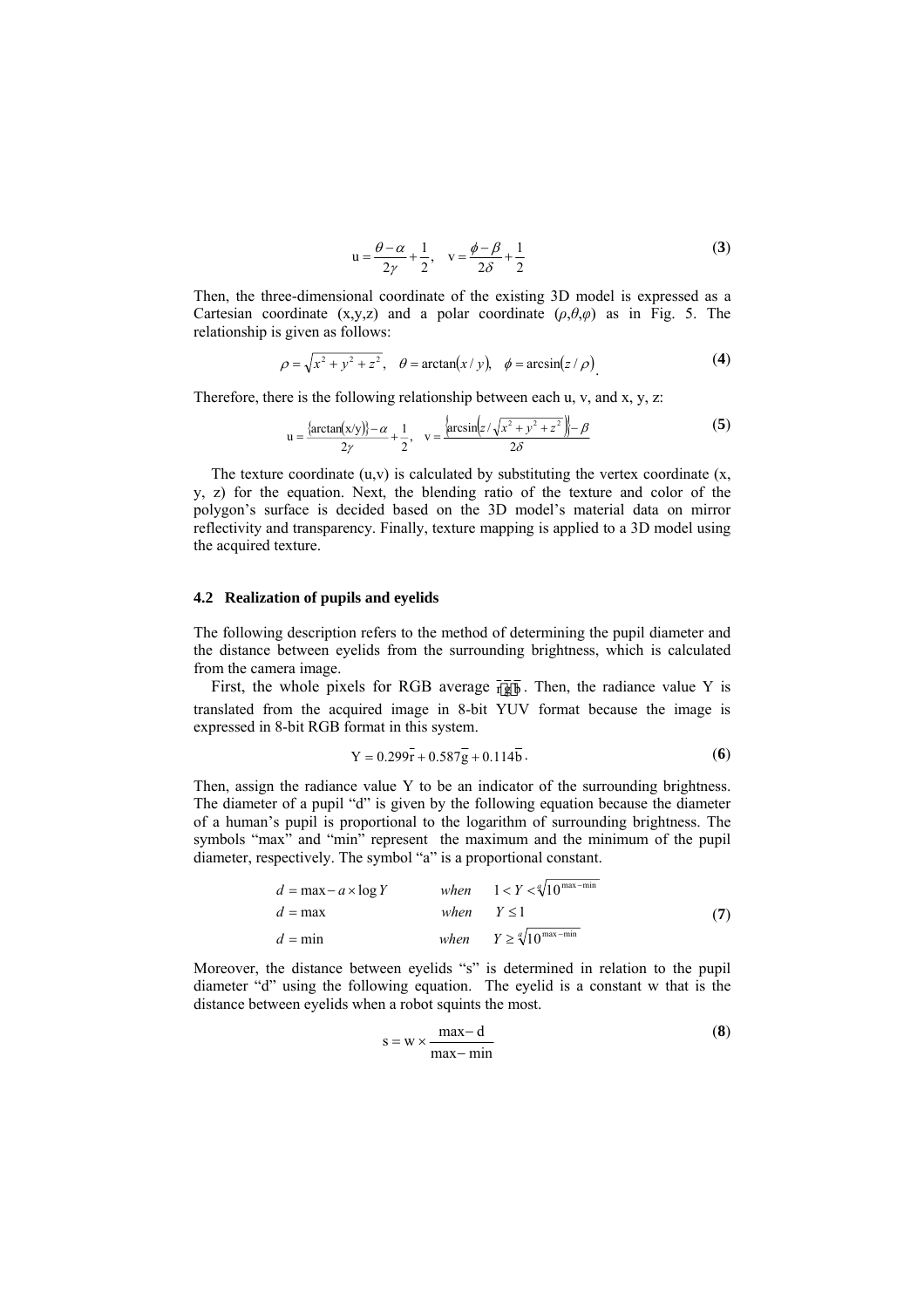# **5 Experiment**

#### **5.1 Experimental methods**

The following experiments are performed as a verification of the above-mentioned system. An overview is shown in Fig. 4.

- 1. Observe the change in the robot's head by touching the face of the robot.
- 2. Observe the change in the robot's head by stroking the hair of the robot.
- 3. Observe the change in the robot's head by moving the surrounding object.
- 4. Observe the change in the robot's eyes by moving a light source.



**Fig. 6.** Overview of the esperiments

### **5.2 Experimental results**

## **1. Changes when the robot's face is touched**

The changes when the robot's face is touched are shown in Fig. 7.1 and Fig. 7.2. Fig. 7.1 shows the changes when the right cheek is touched, and Fig. 7.2 shows the changes when the eyelid is pulled down.



**Fig. 7.1.** Changes when the right cheek is touched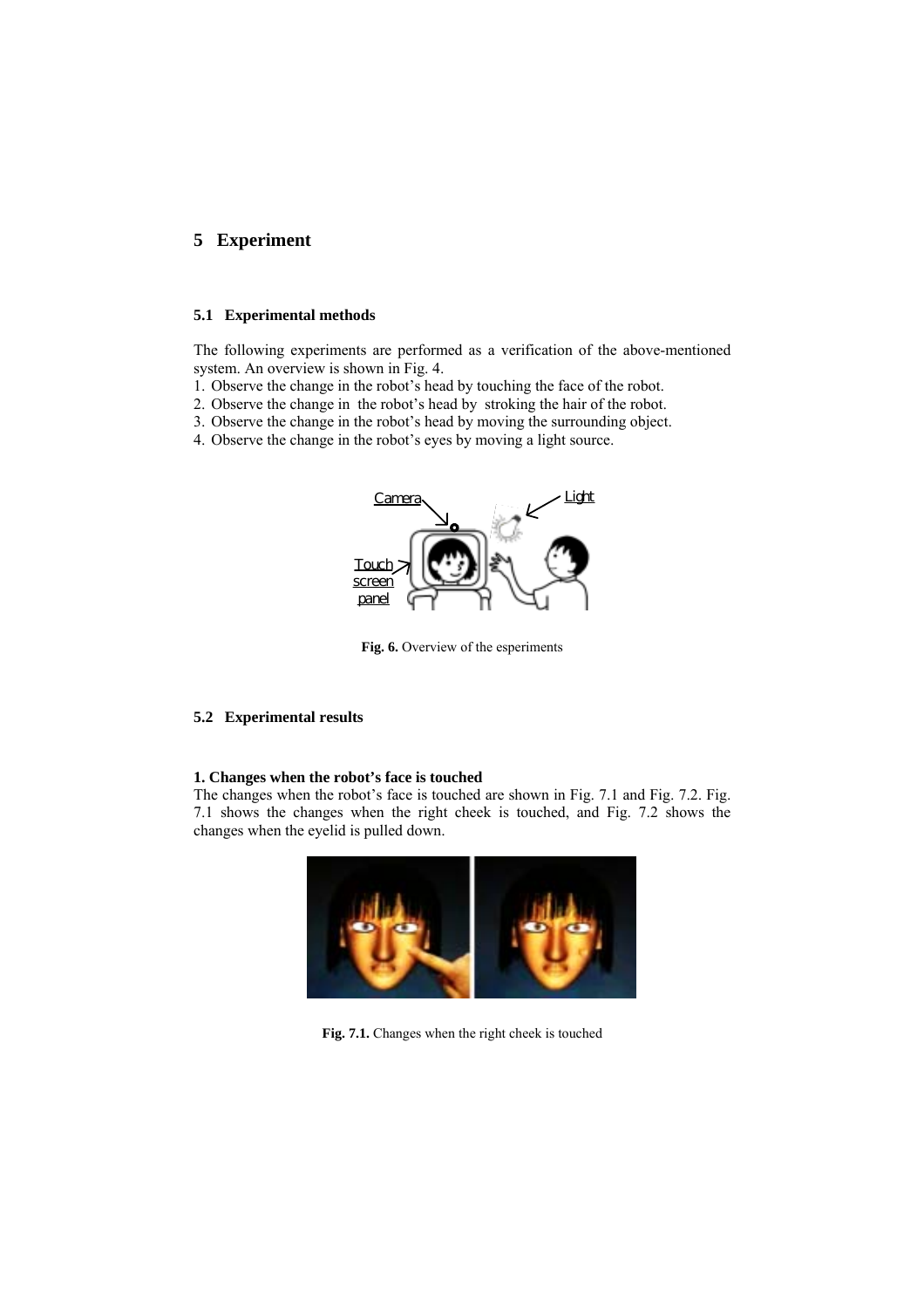

**Fig. 8.2.** Changes when the eyelid is pulled down

### **2. Changes when the hair of the robot is stroked**

The changes when the robot's hair is stroked are shown in Fig. 8.1 and Fig. 8.2. Here, Fig. 8.1 shows the changes when the robot's fringe of hair is stroked from left to right, and Fig. 8.2 shows the changes when the robot's hair is stroked from the ends to the roots.



**Fig. 9.1.** Changes when the robot's fringe of hair is stroked from left to right



Fig. 10.2. Changes when the robot's hair is stroked from the ends to the roots

### **3. Changes when the surrounding object is moved**

The changes when a light source is moved from the left to the right are shown in Fig. 9.1. The zoomed-in one is Fig. 9.2.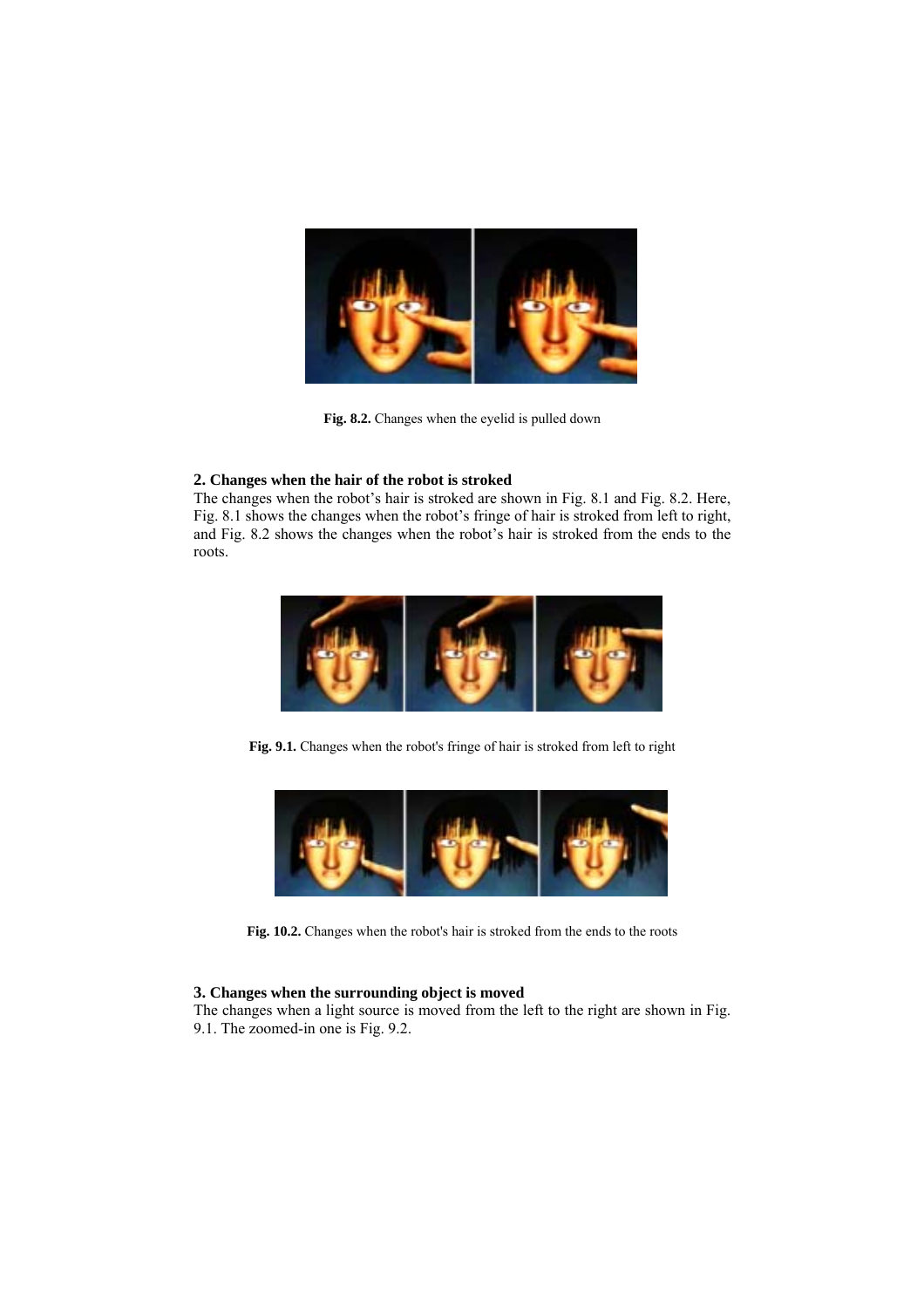

 (a) The light is at the left (b) The light is at the right **Fig. 9.1.** Changes in the head when the light source is moved



 (a) The light is at the left (b) The light is at the right **Fig. 9.2.** Changes in the eyes when the light source is moved (zoomed-in)

**4. Changes when the environmental brightness is changed**  The changes when the environmental brightness is changed are shown in Fig. 10.



(a) In the dark (b) In the light **Fig. 11.** Close-up of the robot's eyes when the environmental brightness is changed

## **5.3 Considerations**

**1. Changes when the robot's face is touched**  Fig. 7.1 and Fig. 7.2 show the following changes in the robot's face: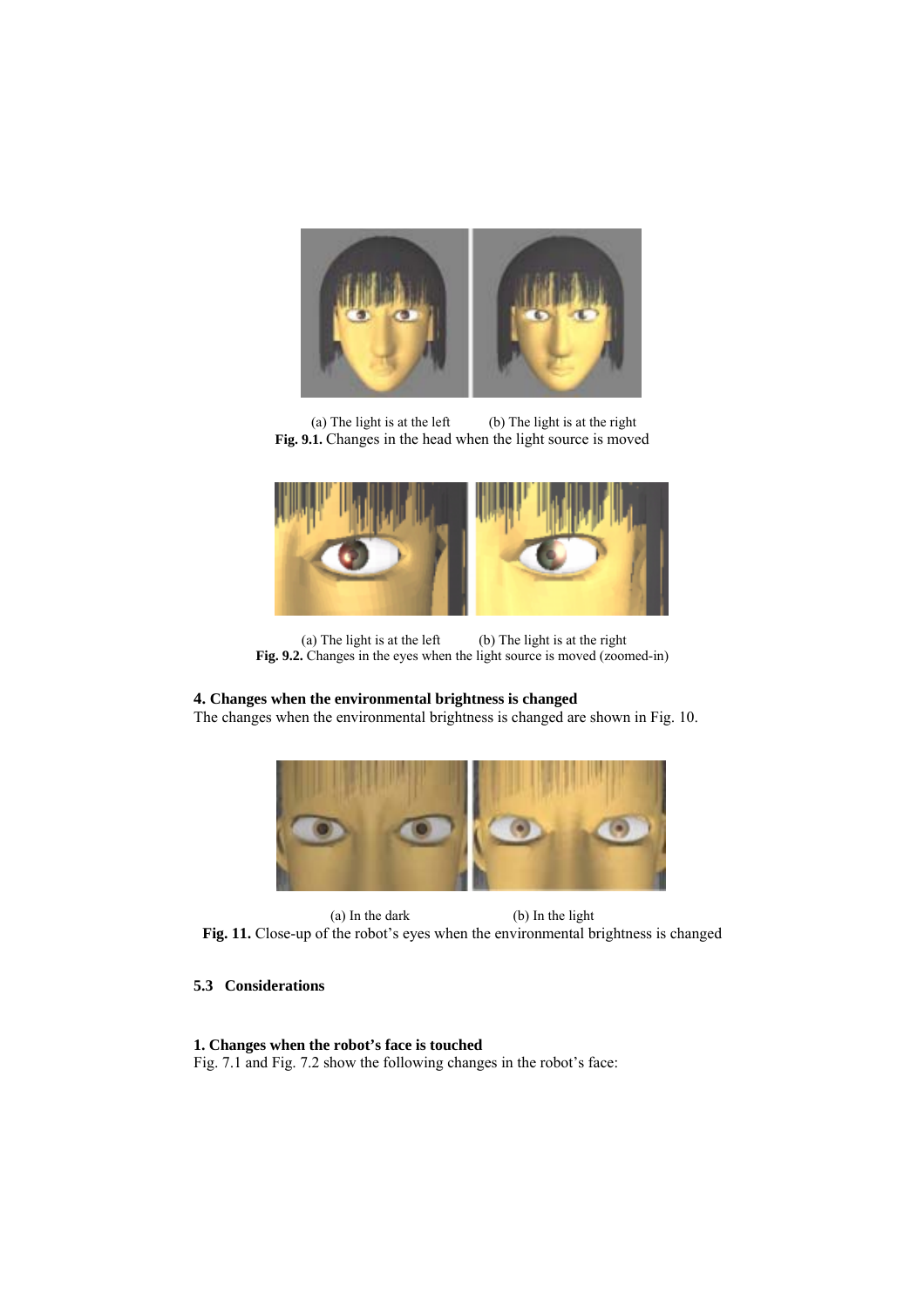- The touched part caved in when a human touches the robot's face.
- The harder the robot's face is touched, the larger the area of skin caved in.

A human felt these changes to be realistic (similar to a real human) except for the discomfort of the hardness of the screen panel.

### **2. Changes when the robot's hair is stroked**

Fig. 8.1 and Fig. 8.2 show the following changes in the robot's hair:

- The robot's hair is raised from the hair root to the touched position, and hangs down from the touched part to the bottom.
- The harder the hair of the robot is touched, the more the hair is curved. A human felt these changes to be similar to the changes in a human's hair.

#### **3. Changes when the surrounding object is moved**

Fig. 9.1 and Fig. 9.2 show the following changes in the robot's head:

- We can see ourselves in the robot's eyes when sitting down in front of the robot face to face.
- The color and shape of a surrounding object appears on the surface of the eyes and the entire head of the robot.
- The closer a surrounding object comes to the robot, the larger the object's image appears on the surface of the entire head.
- When a surrounding object moves, the object's image on the surface of the head and the hair moves in the same direction.
- The image of the surrounding object that appears on the surface of the eyes is clearer than the one on the face and the hair.

A human felt these changes to be similar to the changes of the surrounding environment.

#### **4. Changes when the environmental brightness is changed**

Fig. 10 shows the following change in the robot's eyes:

• The brighter a light source becomes, the smaller the robot's pupils become. A human felt this change to be similar to a real human.

# **6 Concludion**

Physical contact and eye contact are important factors in creating a virtual human for amusement. This paper has proposed a new robot system that communicates with a human by physical contact and eye contact using computer graphics and sensors. From these experimental results, we can obtain the following conclusions:

- 1. The part of a robot's face where a human touches caves in realistically according to the touch pressure. And, the hair of a robot realistically moves when being stroked.
- 2. A surrounding view and brightness obtained from a camera are realistically reflected onto the robot's eyes. A human can see himself or herself in the robot's eyes when communicating with it face to face.